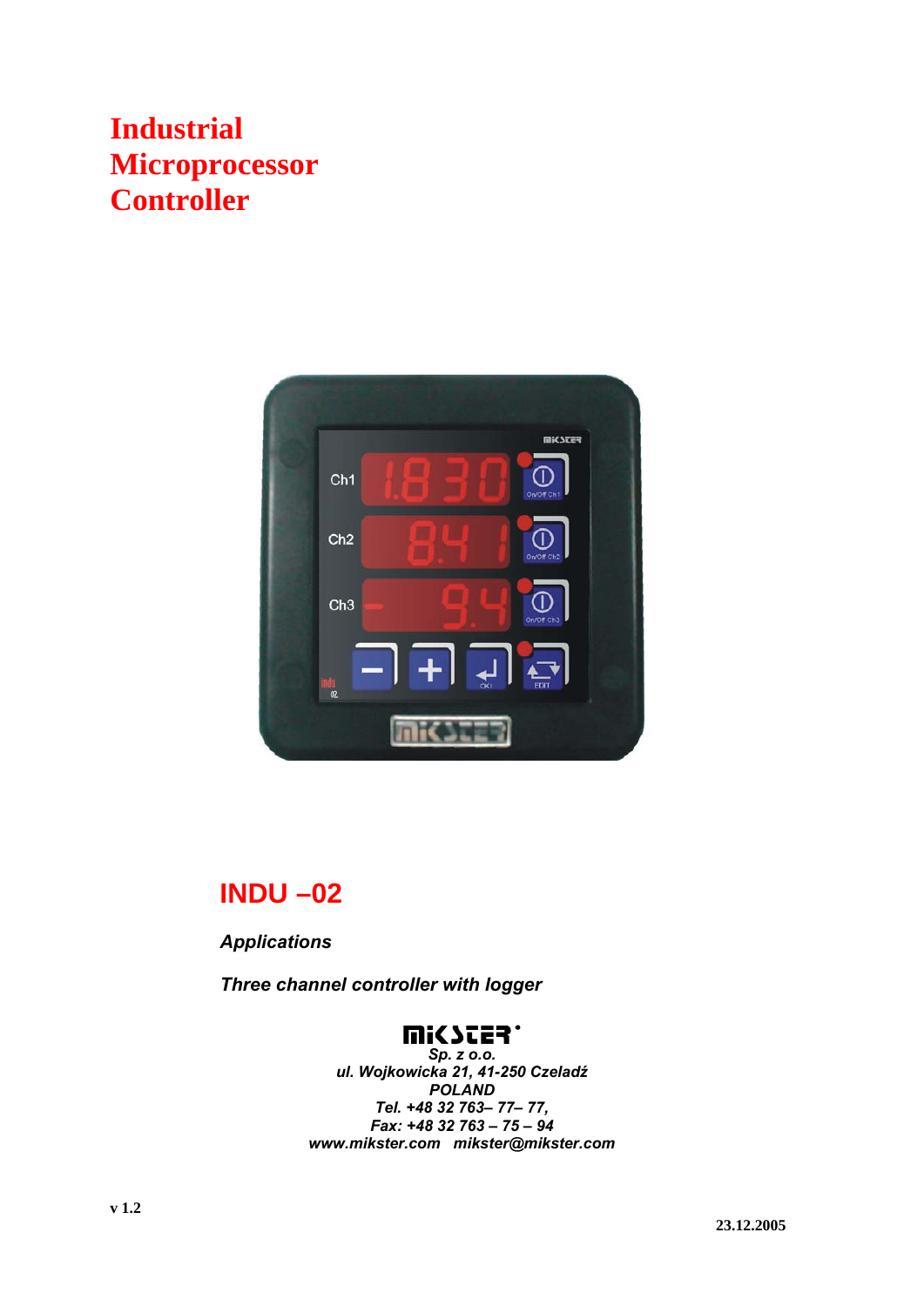### **List of Contents**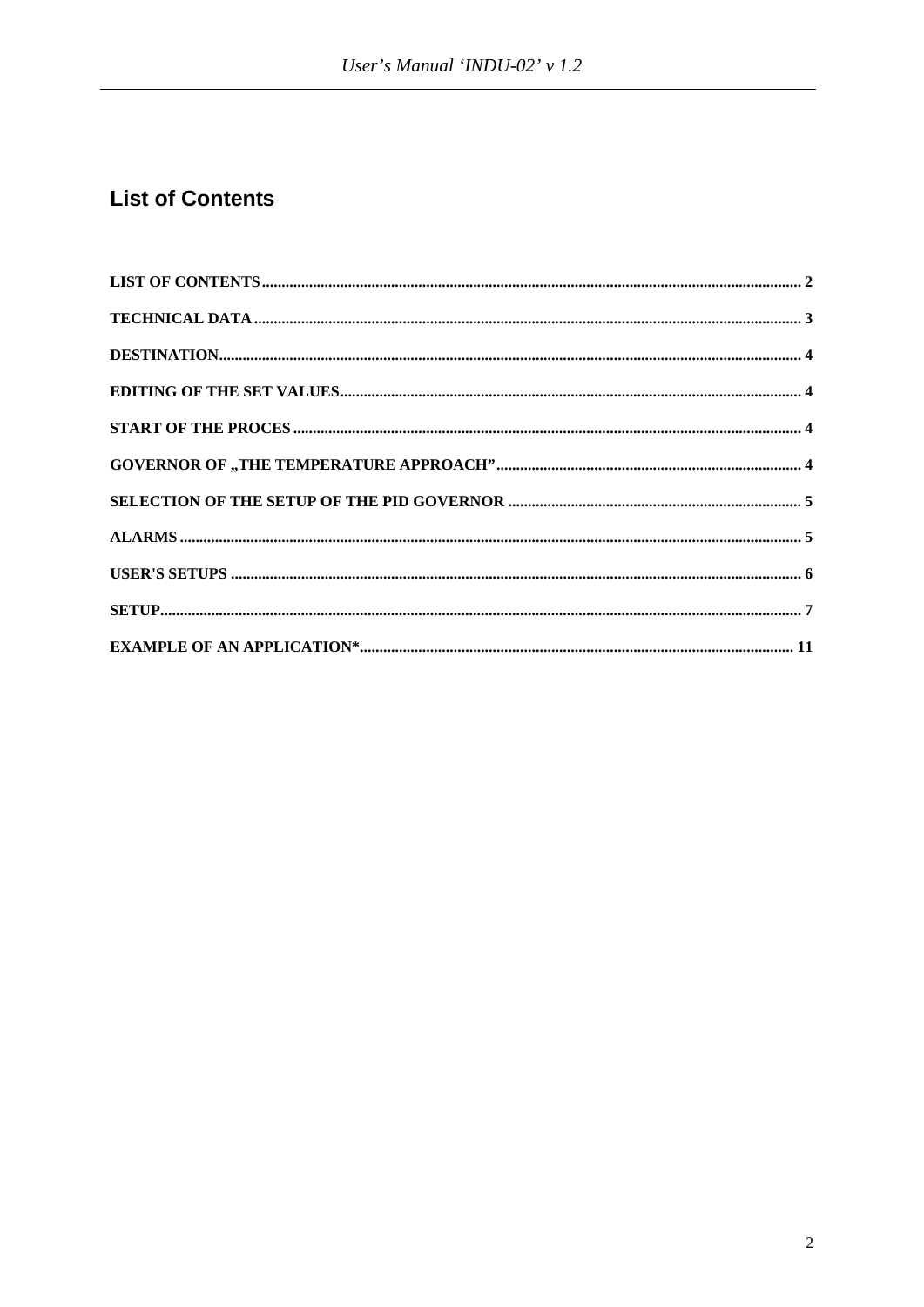### **Technical Data**

- 3 analogue inputs (24 bit measuring converter)
- PT100, PT500, PT1000, 0..20 mA, 4..20 mA, 0..10 V, thermocouples S,B,R,T,J,E,K,N
- 4 digits display range
- Inner vacuum sensor 0,00 .. 0,99 bar (when ordered)
- 5 relay outputs
- 3 analogue outputs 0..20 mA (4..20 mA), optional –instead of relays
- 2 control inputs (alarm indication or keyboard blocking)
- Power supply 230 / (110) (24)  $\pm$  10% VAC
- Power consumption 3 W
- Protection degree IP65 (from the front)
- Operation temperature –10 °C .. +55 °C
- Storing temperature –15 °C .. +60 °C
- Dimension of casing 134x134x65 mm
- Assembling hole 90x90 mm
- $1 \times$  RS485 communication with a computer

Type of governor: 2 types of a bistable governor, PID. Registration of measurements, approximately 1000000 registrations \*.

Registration of set values and measured values, approximately 100000 registrations\*.





Assembling hole 90x90mm.

\* registering module in R version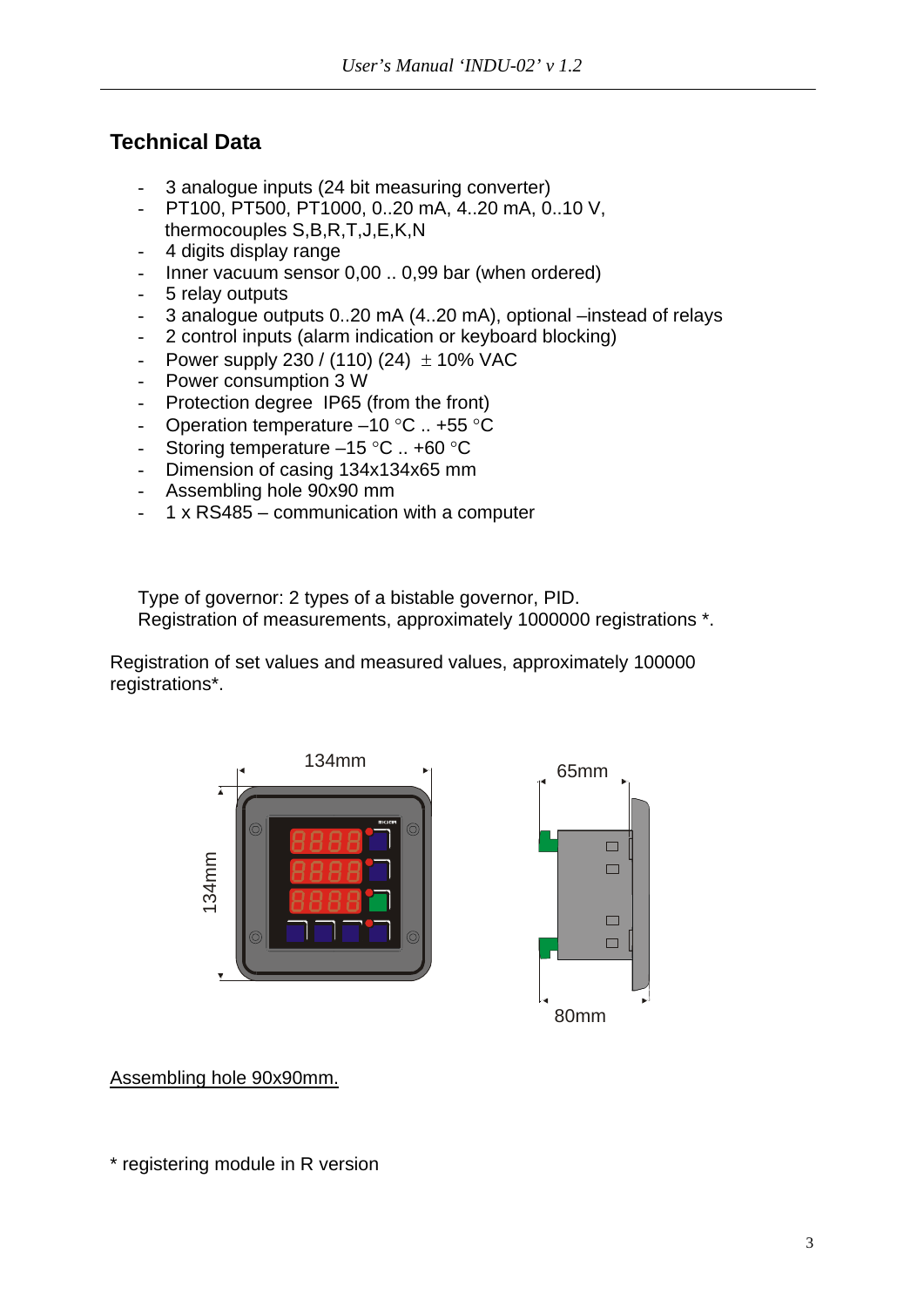### **Destination:**

INDU02 controller can be applied to all devices, which require the process regulation in dependence of the given parameters. 24 bit analogue to digital converter enables stable and precise measurements of the measured value. Due to a large variety of configurations the INDU02 controller is a universal three channel governor / recorder. Each of the three measuring channels is assigned to the successive governor (the first channel – the first governor). Each of the governors operates independently from the remaining ones. Regulation is being done according to the previously selected regulation algorithm (Setup cell 26,27,28).

### **Editing of the Set Values**

To correct the set values the key EDIT should be pressed once (diode at the key pulsates). The pulsating value is currently being modified. Displays will show the set values. A change of the setup can be done by keys PLUS / MINUS. Finding the set value for the given channel is done by pressing OK. When the corrects are introduced the key EDIT should be pressed.

#### **Start of the Process**

 To start the regulation process in the given channel the ON/OFF key, for this channel, should be pressed and hold (until the diode lights). Regulation can be done solely versus the measuring channel with the proper reading. To end the regulation the ON/OFF key should be pressed again (diode at the key is blanking out).

#### **Governor of "the temperature approach"**

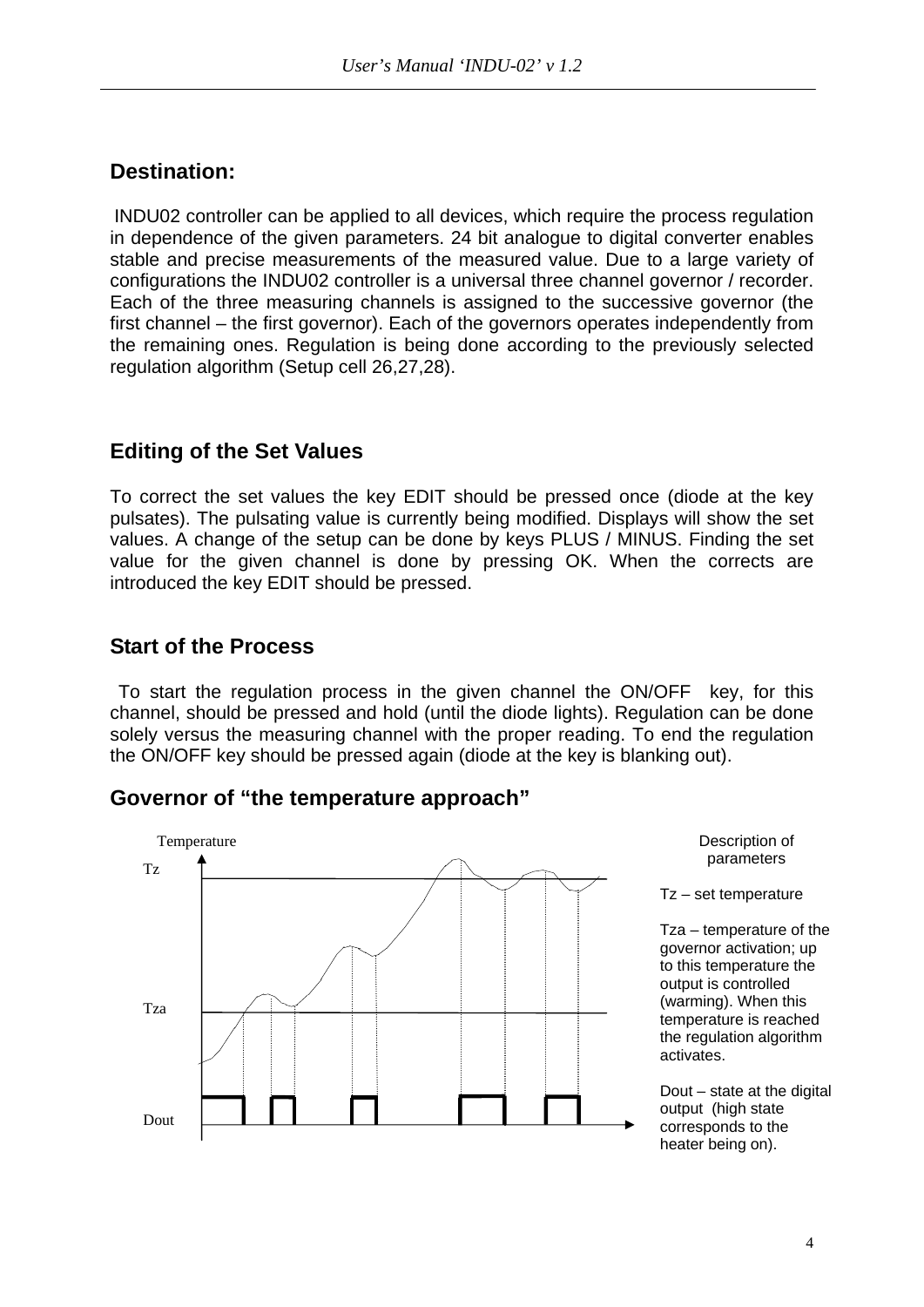### **Selection of Setups of the PID Governor**

 To gain an access to setups of the PID governor coupled with the given measuring channel the key MINUS should be pressed and hold followed by pressing of the ON / OFF key with the number of the selected governor. Information concerning the given parameter and the governor's number appears in the upper display. Edition of the selected parameter is being done in the middle display (pulsating value). An increase of that value can be done by the key PLUS, while a decrease by MINUS. Moving into the next parameter as well as confirmation of changes is done by the key OK. Exit from the edition mode by the key EDIT.

Regulation is being done on the bases of:

To – sampling period

- Pr strengthening of the proportional element
- Ti integration constant (doubling time)
- Td differentiation constant (advancing time)

 Introducing value 0 for proportioning, differentiating or integrating element will cause disabling of this element. Due to that obtaining an arbitrary regulation algorithm is possible.

### **ALARMS**

The INDU02 controller indicates 11 alarm events:

- Err 1 Failure or lack of the measuring element in channel 1
- Err 2 Failure or lack of the measuring element in channel 2
- Err 3 Failure or lack of the measuring element in channel 3
- Err 4 Permissible MAX temperature in channel 1 exceeded
- Err 5 Permissible MAX temperature in channel 2 exceeded
- Err 6 Permissible MAX temperature in channel 3 exceeded
- Err 7 Permissible MIN temperature in channel 1 exceeded
- Err 8 Permissible MIN temperature in channel 2 exceeded
- Err 9 Permissible MIN temperature in channel 3 exceeded
- Err 10 Alarm at the control input 1
- Err 11 Alarm at the control input 2

To activate alarms, in the first place, the time delay [in seconds] between an event and the alarm activation should be selected in SETUP (cells 62..64), and then the selected alarms should be activated in SETUP (cells 51..61).

The alarm occurrence should be confirmed by the OK key. If the reason causing the alarm is not removed, the controller – after the selected time delay – will indicate the alarm again.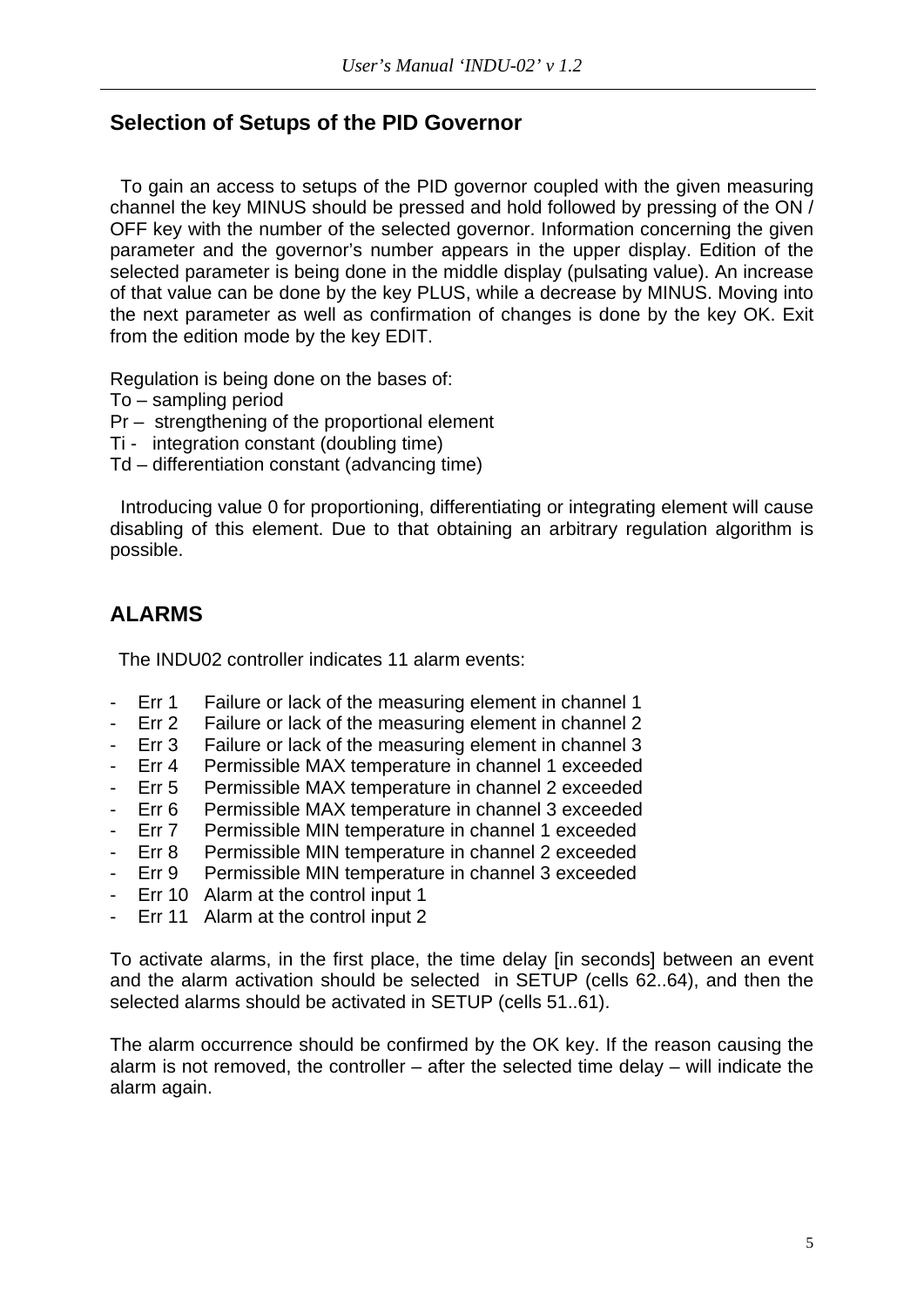#### **User's setup**

 To enter a user's setup the key MINUS should be pressed and hold, then the key PLUS should be pressed and hold. If the checking of an access code to the user's parameters is active, the code should be entered. Entering the code is done by PLUS and MINUS keys. Confirmation by the OK key. When the code has been entered the letters UF, together with the number corresponding to the cell number, will appear in the upper display of the controller.

 Edition of user's parameters: increasing value by the PLUS key, decreasing value by the MINUS key. Confirmation of setup by the OK key. Exit to the upper level (together with the record of change) by the key EDIT.

#### **Description of memory cells with the user's setup:**

| Cell number    | <b>Description</b>                                       |  |  |
|----------------|----------------------------------------------------------|--|--|
| F0             | Setup of a real-time clock.                              |  |  |
|                | Proceeding to the next parameter is done by the OK. key. |  |  |
| F <sub>1</sub> | Change of the user's access code                         |  |  |
|                | Range 09999                                              |  |  |
|                | For 0 value – checking of an access code switched off    |  |  |
| F <sub>2</sub> | Information concerning the actual version of software    |  |  |
| F <sub>3</sub> | Switching on / switching off of the keyboard             |  |  |
|                | $OFF$ – switching off                                    |  |  |
|                | $ON$ – switching on                                      |  |  |
|                |                                                          |  |  |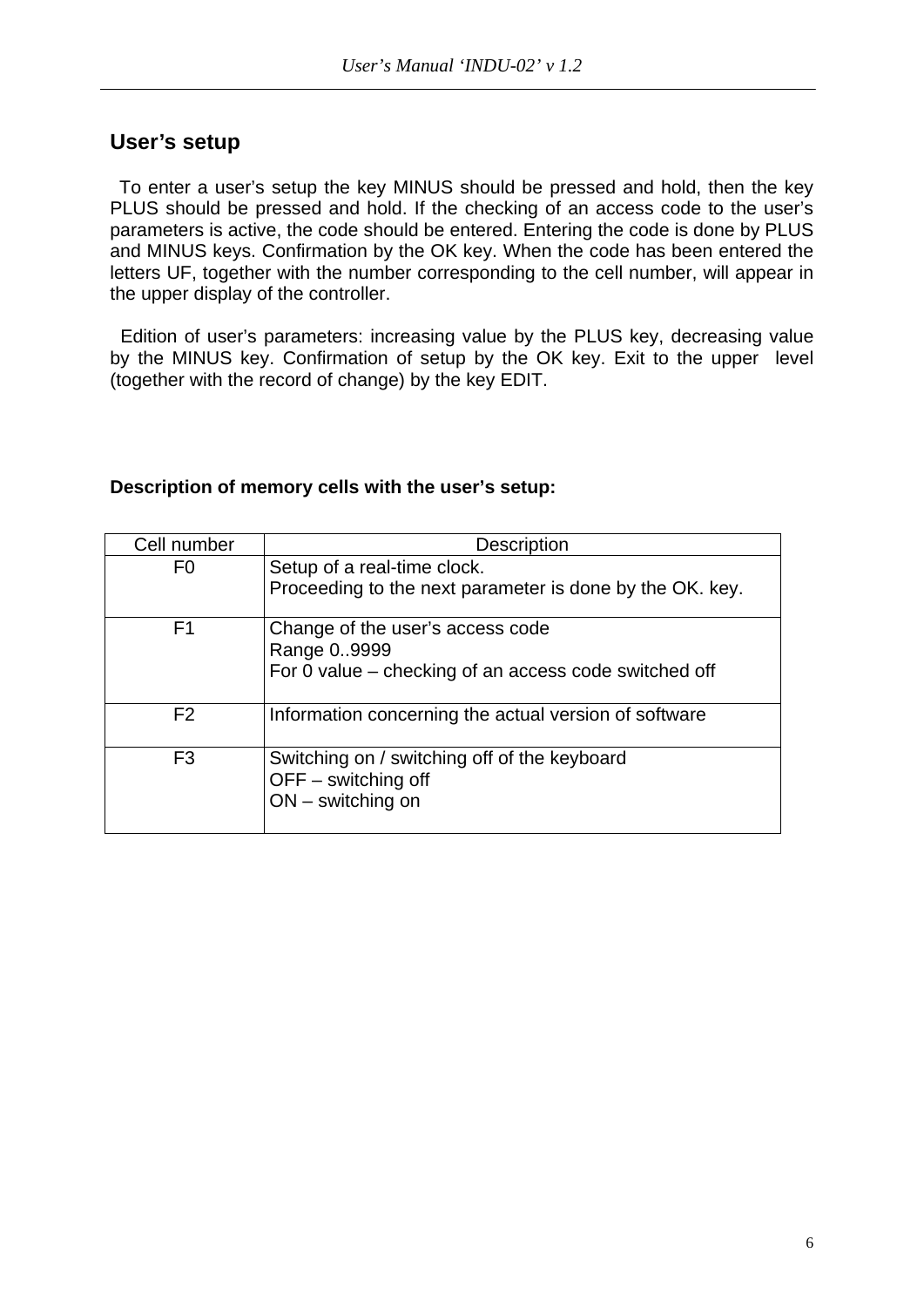### **Setup**

To enter the SETUP the key MINUS should be pressed and hold and then the key EDIT should be pressed and hold. If the checking of an access code to the SETUP parameters is active, the code should be entered. Entering the code is done by PLUS and MINUS keys. Confirmation by the OK key. When the code has been entered the letters SF, together with the number corresponding to the cell number, will appear in the upper display of the controller.

 Edition of user's parameters: increasing value by the key PLUS, decreasing value by the key MINUS. Confirmation of the setup by the OK key. Exit to the upper level (together with the record of change) by the key EDIT.

| <b>NR</b>                 | <b>DEFAULT</b><br><b>VALUE</b> | <b>RANGE</b> | <b>DESCRIPTION</b>                         |
|---------------------------|--------------------------------|--------------|--------------------------------------------|
| $\pmb{0}$                 | 1                              | 0.247        | Address in the MODBUS network              |
| $\overline{1}$            | $\overline{0}$                 | 0.4          | <b>Transmission rate</b>                   |
|                           |                                |              | $0 - 9600$                                 |
|                           |                                |              | $1 - 19200$                                |
|                           |                                |              | $2 - 38400$                                |
|                           |                                |              | $3 - 57600$                                |
|                           |                                |              | $4 - 115200$                               |
| $\overline{2}$            | $\mathbf{1}$                   | 0.12         | Input type for channel 1                   |
|                           |                                |              | $0 - PT - 500$                             |
|                           |                                |              | $1 - PT-100$                               |
|                           |                                |              | $2 - PT1000$                               |
|                           |                                |              | $3 - 0.20$ mA*                             |
|                           |                                |              | $4 - 4.20$ mA*                             |
|                           |                                |              | 5 - thermocouple S**                       |
|                           |                                |              | $6$ – thermocouple $B^{**}$                |
|                           |                                |              | $7$ – thermocouple $R^{**}$                |
|                           |                                |              | 8 - thermocouple T**                       |
|                           |                                |              | 9 - thermocouple J**                       |
|                           |                                |              | 10 - thermocouple E**                      |
|                           |                                |              | 11 - thermocouple K**                      |
|                           |                                |              | 12 - thermocouple N**                      |
|                           |                                |              | * version with current inputs              |
|                           |                                |              | ** version with thermocouples              |
| $\ensuremath{\mathsf{3}}$ | 1                              | 0.12         | Input type for channel 2                   |
| 4                         | 1                              | 0.12         | Input type for channel 3                   |
| $\overline{5}$            | $\overline{0}$                 | $-99,0$      | Value corresponding to 0 mA for channel 1  |
|                           |                                | 999°C        | for the current input 020 mA               |
| 6                         | 200                            | $-99,0$      | Value corresponding to 20 mA for channel 1 |
|                           |                                | 999°C        | For the current input 020 mA               |
| $\overline{7}$            | $\overline{0}$                 | $-99,0$      | Value corresponding to 0 mA for channel 2  |
|                           |                                | 999°C        | for the current input 020 mA               |
| 8                         | 200                            | $-99,0$      | Value corresponding to 20 mA for channel 2 |
|                           |                                |              | for the current input 020 mA               |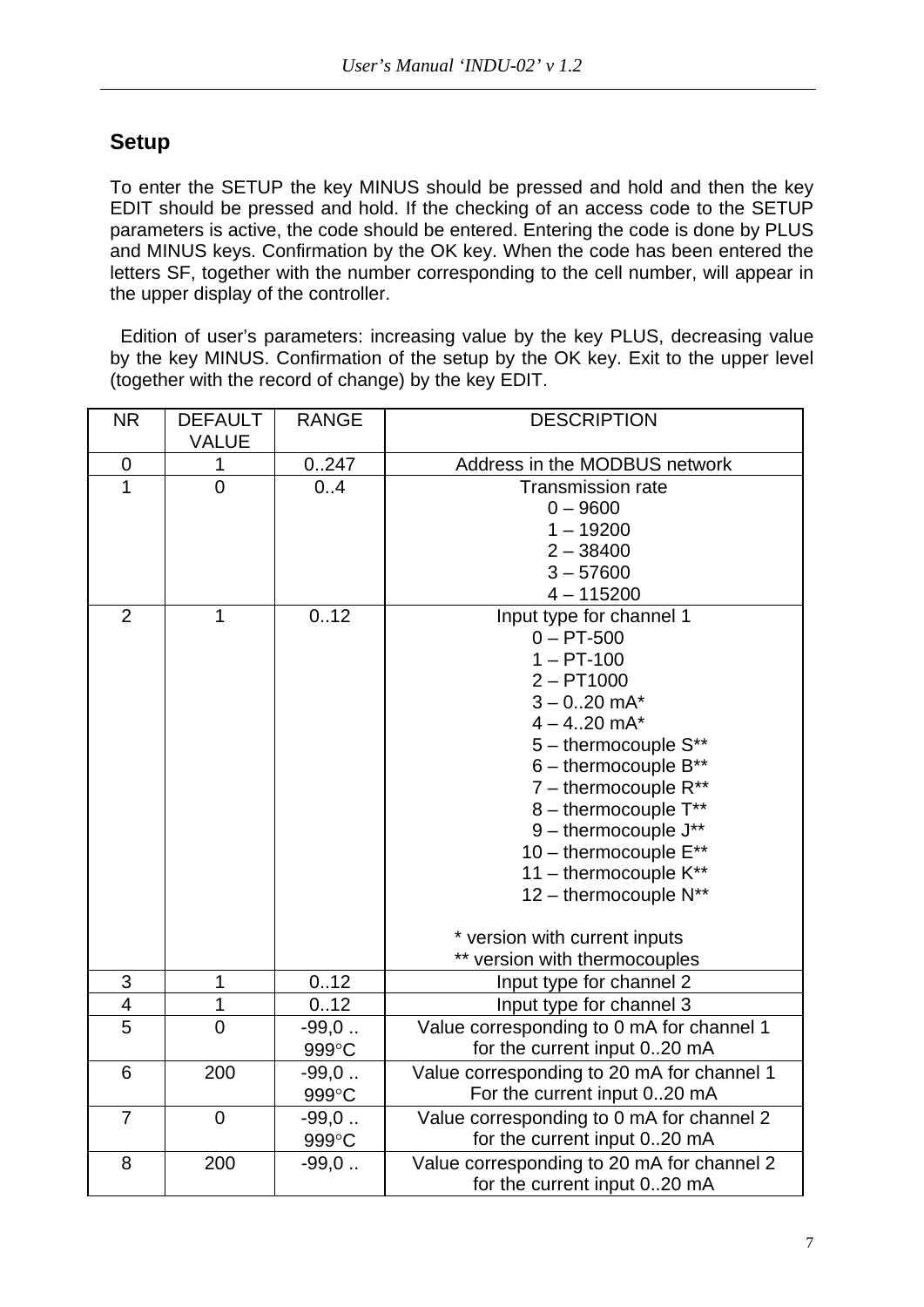|    |                 | 999°C               |                                                                           |
|----|-----------------|---------------------|---------------------------------------------------------------------------|
| 9  | $\overline{0}$  | $-99,0$             | Value corresponding to 0 mA for channel 3                                 |
|    |                 | 999°C               | for the current input 020 mA                                              |
| 10 | 200             | $-99,0$             | Value corresponding to 20 mA for channel 3                                |
|    |                 | 999°C               | for the current input 020 mA                                              |
| 11 | $\mathbf 0$     | $-99,0$             | Value corresponding to 4 mA for channel 1                                 |
|    |                 | 999°C               | for the current input 420 mA                                              |
| 12 | 200             | $-99,0$             | Value corresponding to 20 mA for channel 1                                |
|    |                 | 999°C               | for the current input 420 mA                                              |
| 13 | $\mathbf 0$     | $-99,0$             | Value corresponding to 4 mA for channel 2                                 |
|    |                 | 999°C               | for the current input 420 mA                                              |
| 14 | 200             | $-99,0$             | Value corresponding to 20 mA for channel 2                                |
|    |                 | 999°C               | for the current input 420 mA                                              |
| 15 | $\mathbf 0$     | $-99,0$<br>999°C    | Value corresponding to 4 mA for channel 3<br>for the current input 420 mA |
| 16 | 200             | $-99,0$             | Value corresponding to 20 mA for channel 3                                |
|    |                 | 999°C               | for the current input 420 mA                                              |
| 17 | 0,0             | $-20,0$             | Correction of the temperature indication for                              |
|    |                 | 20,0°C              | channel 1                                                                 |
| 18 | 0,0             | $-20,0$             | Correction of the temperature indication for                              |
|    |                 | $20,0$ °C           | channel 2                                                                 |
| 19 | 0,0             | $-20,0$             | Correction of the temperature indication for                              |
|    |                 | 20,0°C              | channel 3                                                                 |
| 20 | $-99$           | $-99.400^{\circ}$ C | Minimal permissible set value for channel 1                               |
|    |                 |                     |                                                                           |
| 21 | 150             | $-99400^{\circ}C$   | Maximal permissible set value for channel 1                               |
|    |                 |                     |                                                                           |
| 22 | $-99$           | $-99.400^{\circ}$ C | Minimal permissible set value for channel 2                               |
|    |                 |                     |                                                                           |
| 23 | 150             | $-99.400^{\circ}$ C | Maximal permissible set value for channel 2                               |
| 24 | -99             | $-99.400^{\circ}$ C | Minimal permissible set value for channel 3                               |
|    |                 |                     |                                                                           |
| 25 | 150             | $-99.400^{\circ}$ C | Maximal permissible set value for channel 3                               |
|    |                 |                     |                                                                           |
| 26 | $\mathbf 0$     | 0.3                 | Kind of governor in channel 1                                             |
|    |                 |                     | (only for the relay output)                                               |
|    |                 |                     | $0$ – simple hysteresis                                                   |
|    |                 |                     | 1 - reversed hysteresis                                                   |
|    |                 |                     | 2 - simple hysteresis algorithm                                           |
|    |                 |                     | "the temperature approach"                                                |
|    |                 |                     | 3 - PID governor                                                          |
| 27 | 0               | 03                  | Kind of governor in channel 2                                             |
| 28 | 0               | 03                  | Kind of governor in channel 3                                             |
| 29 | $1,0^{\circ}$ C | $0,05,0$ °C         | Lower hysteresis for channel 1                                            |
| 30 | $1,0^{\circ}$ C | $0,05,0$ °C         | Upper hysteresis for channel 1                                            |
| 31 | $1,0^{\circ}$ C | $0,05,0$ °C         | Lower hysteresis for channel 2                                            |
| 32 | $1,0^{\circ}$ C | $0,05,0$ °C         | Upper hysteresis for channel 2                                            |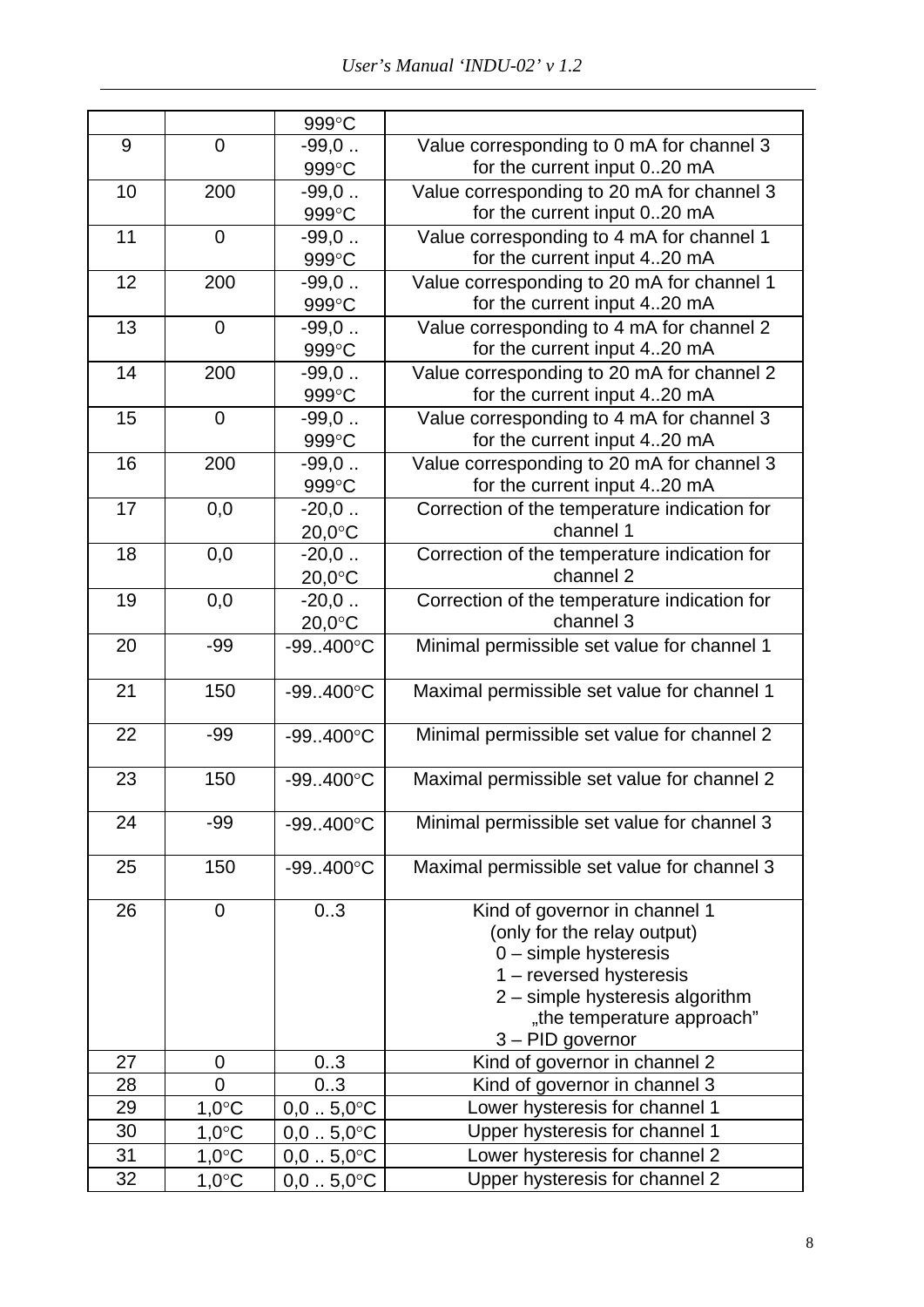| 33 | $1,0^{\circ}$ C | $0,05,0$ °C        | Lower hysteresis for channel 3                                     |
|----|-----------------|--------------------|--------------------------------------------------------------------|
| 34 | $1,0^{\circ}$ C | $0,05,0$ °C        | Upper hysteresis for channel 3                                     |
| 35 | $50^{\circ}$ C  | $0.200^{\circ}$ C  | Temperature of the governor operation (Tza) in<br>channel 1        |
|    |                 |                    | for the algorythm of "the temperature approach"                    |
| 36 | $50^{\circ}$ C  | $0.200$ °C         | Temperature of the governor operation (Tza) in                     |
|    |                 |                    | channel 2                                                          |
|    |                 |                    | for the algorythm of "the temperature approach"                    |
| 37 | 120°C           | $0.200^{\circ}$ C  | Temperature of the governor operation (Tza) in<br>channel 3        |
|    |                 |                    | for the algorythm of "the temperature approach"                    |
| 38 | $\mathbf 1$     | 0.100 s            | Time delay of the governor operation [in seconds]                  |
|    |                 |                    | for channel 1                                                      |
| 39 | 1               | 0.100 s            | Time delay of the governor operation [in seconds]<br>for channel 2 |
| 40 | 1               | 0.100 s            | Time delay of the governor operation [in seconds]                  |
|    |                 |                    | for channel 1                                                      |
| 41 | 5               | 0.1                | Recording: 0 - continuous                                          |
|    |                 |                    | 1 - only when the governor is switched on                          |
| 42 | 1               | 1360 min           | Frequency of measurements recording                                |
| 43 | 1               | 1360 min           | Frequency of alarms recording                                      |
| 44 | $\rm ^{\circ}C$ | $\degree$ C / F    | Temperature unit                                                   |
| 45 | 150             | $-99.999^{\circ}C$ | Maximal permissible temperature (alarm) for                        |
|    |                 |                    | channel 1                                                          |
| 46 | 150             | $-99.999^{\circ}C$ | Maximal permissible temperature (alarm) for                        |
|    |                 |                    | channel 2                                                          |
| 47 | 150             | -99 999°C          | Maximal permissible temperature (alarm) for                        |
|    |                 |                    | channel 3                                                          |
| 48 | $-99$           | $-99.999^{\circ}C$ | Minimal permissible temperature (alarm) for                        |
|    |                 |                    | channel 1                                                          |
| 49 | $-99$           | $-99.999^{\circ}C$ | Minimal permissible temperature (alarm) for<br>channel 2           |
| 50 | $-99$           | $-99.999^{\circ}C$ | Minimal permissible temperature (alarm) for                        |
|    |                 |                    | channel 3                                                          |
| 51 | Off             | On / Off           | Alarm activation- faulty sensor in channel 1                       |
| 52 | Off             | On / Off           | Alarm activation- faulty sensor in channel 2                       |
| 53 | Off             | On / Off           | Alarm activation- faulty sensor in channel 3                       |
| 54 | Off             | On / Off           | Alarm activation - Max. temp. exceeded in<br>channel 1             |
| 55 | Off             | On / Off           | Alarm activation - Max. temp. exceeded in                          |
|    |                 |                    | channel 2                                                          |
| 56 | Off             | On / Off           | Alarm activation - Max. temp. exceeded in<br>channel 3             |
| 57 | Off             | On / Off           | Alarm activation - Min. temp. exceeded in<br>channel 1             |
| 58 | Off             | On / Off           | Alarm activation - Min. temp. exceeded in<br>channel 2             |
|    | Off             | On / Off           |                                                                    |
| 59 |                 |                    | Alarm activation - Min. temp. exceeded in<br>channel 3             |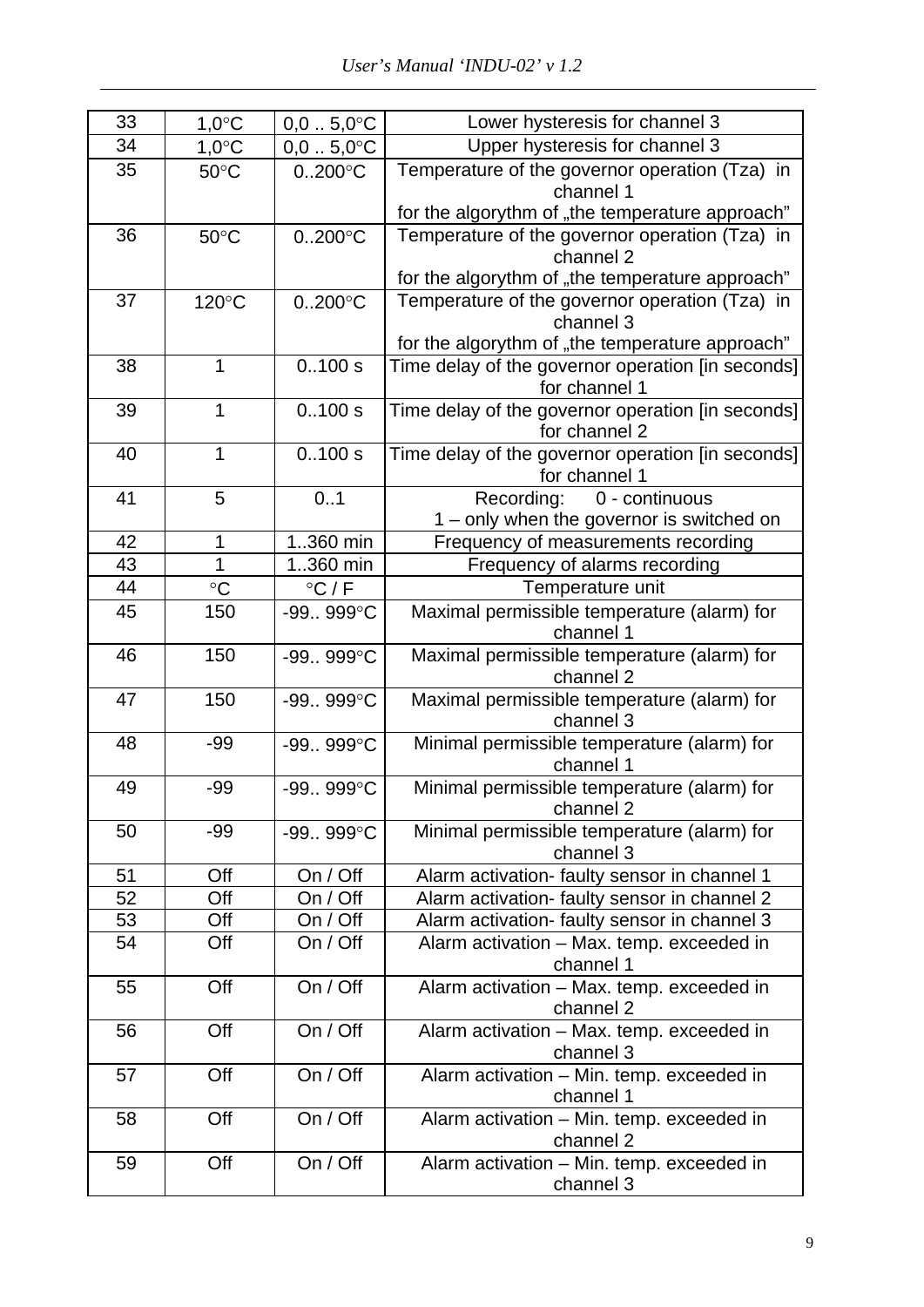| 60 | Off | On / Off  | Servicing of control input 1                    |
|----|-----|-----------|-------------------------------------------------|
|    |     |           | $0 -$ alarm off                                 |
|    |     |           | 1 - alarm when inputs 6-8 shorted               |
|    |     |           | 2 - alarm when inputs 6-8 not shorted           |
|    |     |           | 3 - keyboard blocking when inputs 6-8 shorted   |
|    |     |           | 4 – keyboard blocking when inputs 6-8 not       |
|    |     |           | shorted                                         |
| 61 | Off | On / Off  | Servicing of control input 2                    |
|    |     |           | $0$ - alarm off                                 |
|    |     |           | 1 - alarm when inputs 7-8 shorted               |
|    |     |           | 2 - alarm when inputs 7-8 not shorted           |
|    |     |           | 3 - keyboard blocking when inputs 7-8 shorted   |
|    |     |           | 4 – keyboard blocking when inputs 7-8 not       |
|    |     |           | shorted                                         |
| 62 | 60  | 0.999 sek | Time delay of the alarm activation when sensors |
|    |     |           | are faulty.                                     |
| 63 | 60  | 0.999 sek | Time delay of the alarm activation when         |
|    |     |           | permissible temperatures are exceeded.          |
| 64 | 60  | 0.999 sek | Time delay of the alarm activation when alarm   |
|    |     |           | occurs at the control inputs.                   |
| 65 | 0   | 0999      | Change of the SETUP access code                 |
|    |     |           | 0 value - code checking switched off            |
| 66 | 0   | 0.1       | Time delay unit in cells no. 62,63 and 64       |
|    |     |           | $0$ – seconds                                   |
|    |     |           | $1 -$ minutes                                   |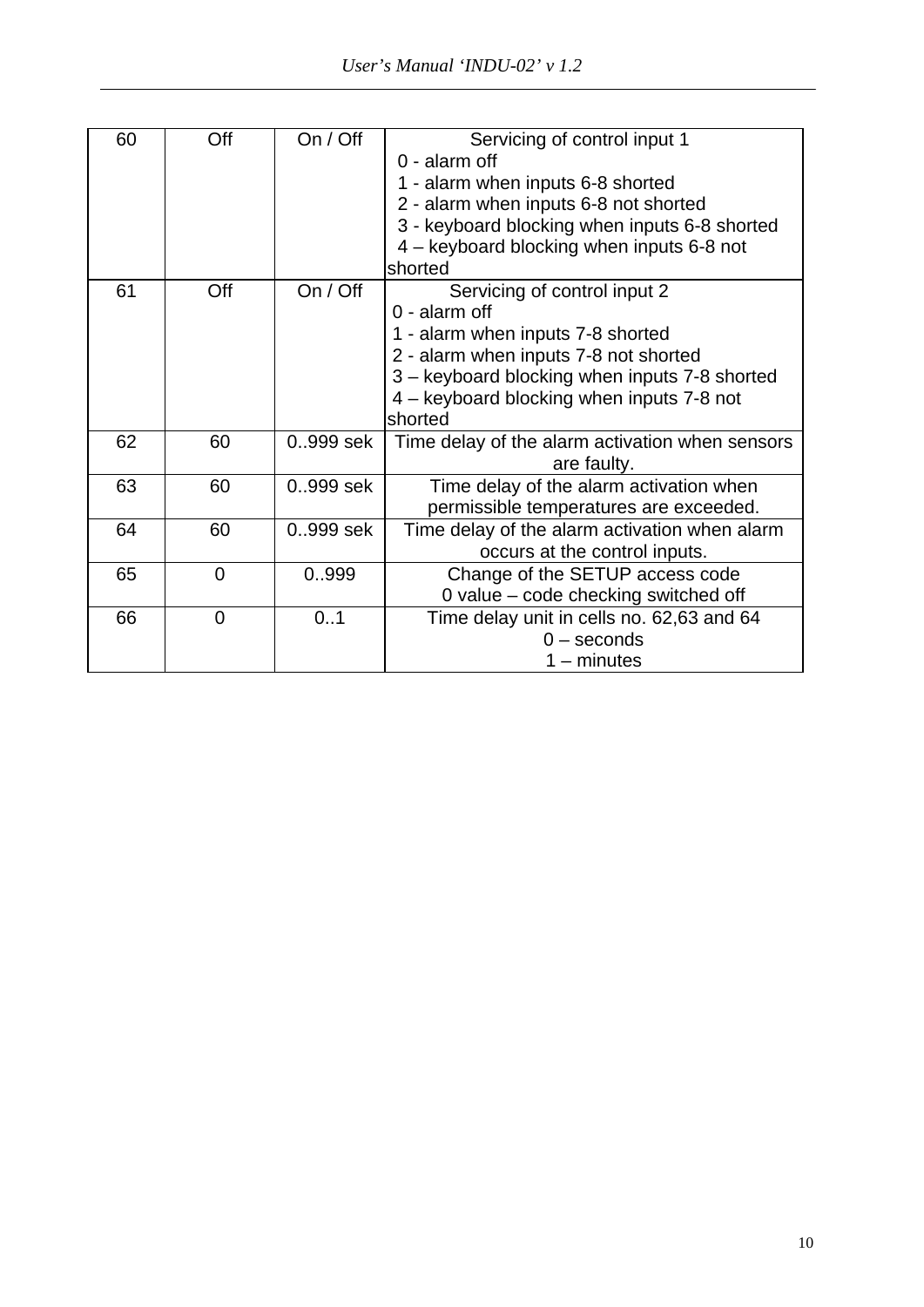

#### **EXAMPLE OF AN APPLICATION\***

Outputs

\* This is only a pictorial diagram shown as an example of the possible application. It can not be treated neither as a whole nor as a part of the project of the control system.